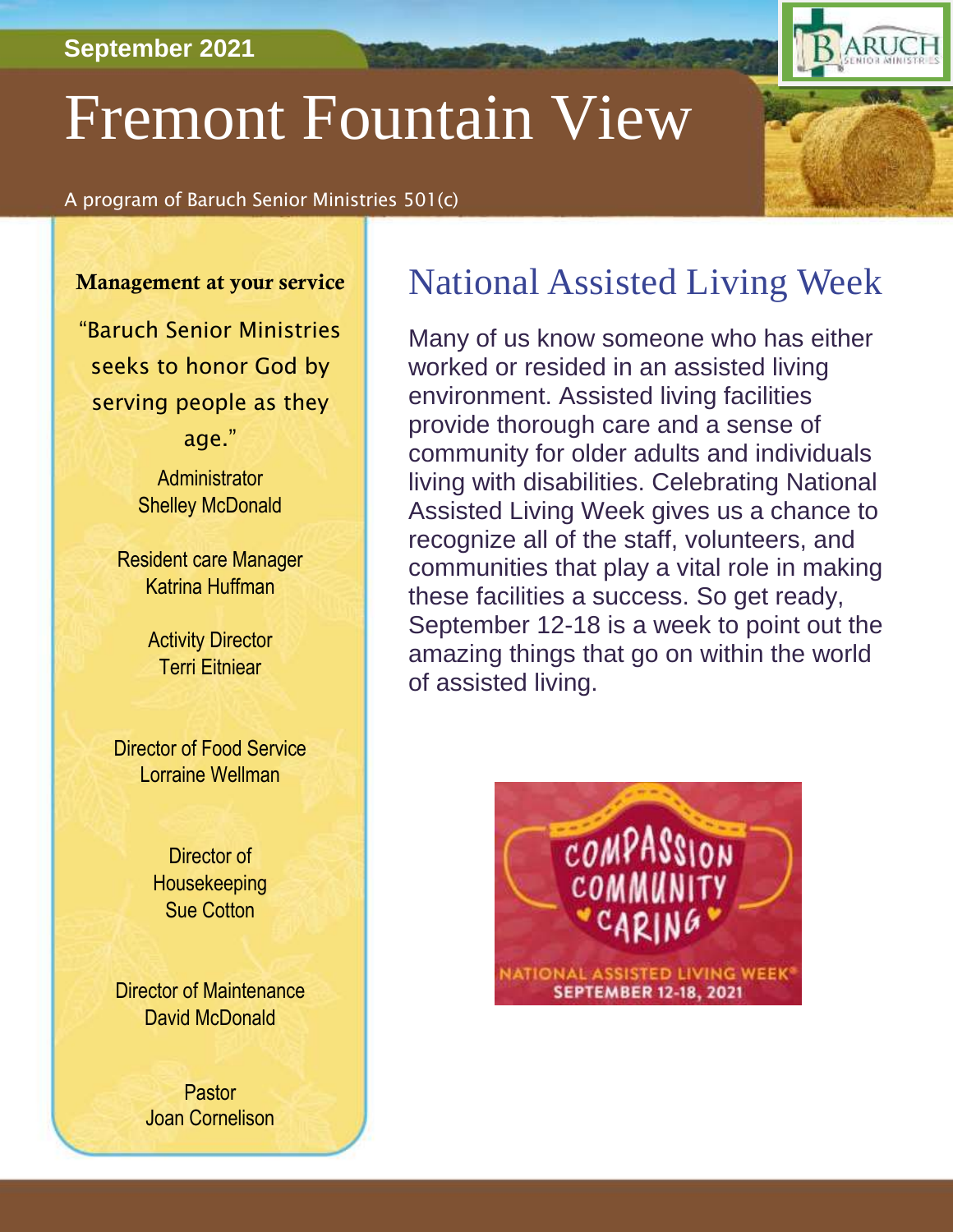#### **Happiness on the Wing**

Bluebirds, with their striking plumage and warbling song, are a pleasant sight to behold. But in many



cultures, a bluebird is more than just another pretty bird: It is a powerful sign that happiness is just around the corner. For this reason, September 24 is Bluebird of Happiness Day.

In many Native North American cultures, the bluebird is a symbol of prosperity, fertility, and hope. The Cochiti people of New Mexico believe that the bluebird is the first-born offspring of the sun, and to this day it sings at first light to wake us up. The Ojibwa spirit Nanabozho, while putting color into the world, had his paint stolen by bluebirds. As the bluebirds flew through a waterfall's mist, the paint was scattered to create a rainbow. Nanabozho liked it so much that he decreed that every time the sun touches the mist of a waterfall, a rainbow should appear.

The Chinese have revered the bluebird for millennia. During the Shang Dynasty, dating back to 1766 BC, a bluebird was considered the messenger of Xi Wangmu, the Queen Mother of the West. The goddess began life as a fearsome immortal but evolved into a protector fairy queen. The appearance of a bluebird meant that Xi Wangmu was protecting young women who chose to break from traditional family roles: singers, nuns, and priestesses.

The bluebird of happiness features so prominently in the folklore of the Lorraine people of France that it inspired a stage play called *The Blue Bird.* Throughout the 20th century, it was developed into a children's novel, an opera, and seven films.

Of course, bluebirds are not the only birds with symbolic significance. Owls have been associated with wisdom since the worship of the Greek goddess Athena. Eagles are symbols of strength, courage, and freedom. Ravens symbolize knowledge and act as intermediaries for the gods. Cranes are symbols of healing and hope. But amongst all birds, perhaps none is more lighthearted and joyous than the bluebird.

# Resident Anniversaries

| 2 yearsDoris |  |
|--------------|--|
|              |  |

Thank you Doris and Mac for making our community you home.



#### Way to go Lexi!!!!

Lexi has worked here since she was 16 years old.

She started in Activities & Housekeeping then she worked in dietary for a while. She ended with nursing. She is moving onto bigger things, in the fall she is going off to college in Denver, Colorado. We will miss you Lexi! Your extended family at Fremont Fountain View

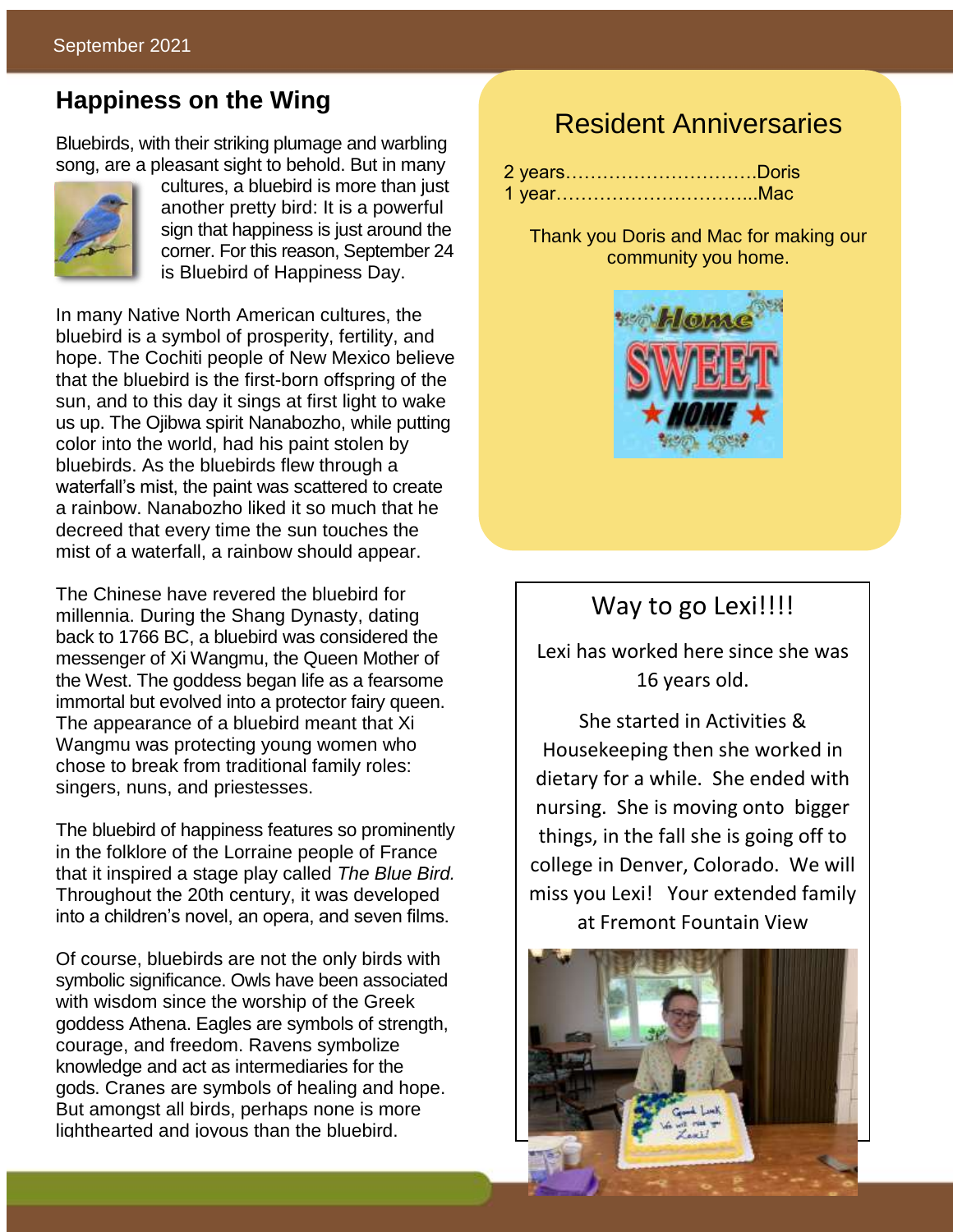# Resident of the Month

Congratulations Sherwood, on being chosen Resident of the Month for September. Sherwood has been very helpful with Staff and other residents. He has gone above and beyond to be helpful. Thank you, Sherwood for making Fremont Fountain View your home. Keep up the good work!



# **Who's new At Fountain View**

## **We would like to welcome Shirley and Sammy to our community.**







True Love thru the years